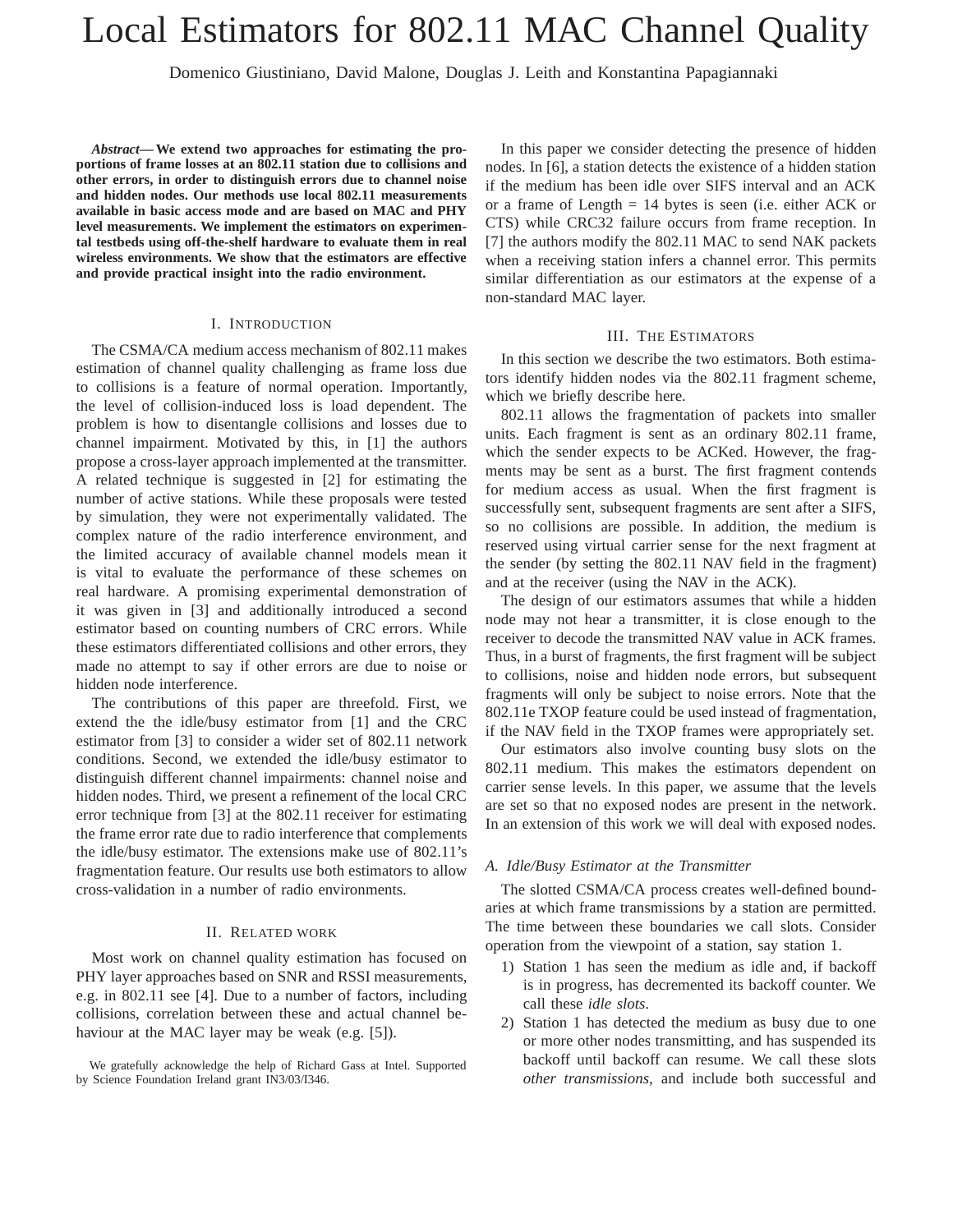unsuccessful transmissions of other stations. Note that each busy period is counted as a single slot, so these busy slots are closer to the MAC's view than the PHY's.

- 3) Station 1 has transmitted and received an ACK. We call these slots *successful transmissions*.
- 4) Station 1 has transmitted, timed-out while waiting for an ACK and is about to resume its backoff. We call these slots *unsuccessful transmissions*.

As in [1], suppose that over some time period station 1 contends and transmits  $T_1$  times and of these  $A_1$  are successful because an ACK is received. We denote by  $p_c$  the probability of frame error due to collision and  $p_e$  the probability of frame error due to noise or hidden nodes. If station 1 transmits it will be successful with probability:

$$
\mathbb{P}[\text{success}] = A_1/T_1 = (1 - p_c)(1 - p_e). \tag{1}
$$

Suppose there are  $R$  slots in which station 1 does not transmit and that I of these are idle. The maximum-likelihood estimators for the collision and channel error probabilities are [1]:

$$
p_c = \frac{R - I}{R}; \quad p_e = 1 - \frac{A_1/T_1}{1 - p_c}
$$
 (2)

providing  $1 - p_c \leq A_1/T_1$ . Note that these estimators are natural: collision probability  $p_c$  is estimated as the proportion of busy slots due to transmissions by other stations;  $p_e$  is then obtained by solving Eq. 1 for  $p_e$  once we know  $p_c$ .

We decompose  $p_e$  into hidden nodes and noise errors:

$$
1 - p_e = (1 - p_h)(1 - p_n),
$$
\n(3)

where  $p_h$  = P error due to a hidden node and  $p_n$  =  $\mathbb{P}$ [error due channel noise]. In order to disentangle the contribution of  $p_n$  from  $p_h$ , we extend the estimator to collect statistics from 802.11 fragmented frames. As we noted, the first fragment of a burst can be lost due to collisions, hidden nodes and channel noise but subsequent fragments are protected from collisions and noise. So, while Eq. 1 is valid for the first fragment of a burst, for subsequent fragments:

$$
\mathbb{P}[\text{success on subsequent fragments}] = A_S/T_S = (1 - p_n), (4)
$$

where station 1 transmits  $T<sub>S</sub>$  subsequent fragments and of these  $A<sub>S</sub>$  are successful because an ACK is received. This gives an independent way to estimate  $p_n$ . Hence  $p_h$  can be estimated from Eq. 2, 3 and 4:

$$
p_h = 1 - \frac{A_1/T_1}{(I/R)(A_S/T_S)}.\t(5)
$$

#### *B. CRC-based Estimator at Receiver*

We begin with the CRC-based estimator from [3]. The 802.11 frame consists of a PLCP (Physical Layer Convergence Procedure) preamble, a PLCP header and a Physical Service Data Unit (PSDU). Each PSDU consists of the MAC header, the frame body (MSDU) and of a 32 bit Cyclic Redundancy Check (CRC checksum). At the PHY level, errors in frame reception can be classified as either PHY or CRC errors:

• an error occurs on the PLCP preamble or header. We call these PHY errors.

• the PLCP header is correctly decoded but the MAC CRC fails: we call this a CRC32 error. Note that the presence of a CRC32 error notification on a received frame implies that no errors occurred in the PLCP.

We have investigated the reporting of these errors on network cards based on the popular Intel 2915ABG and Atheros AR5213A chipsets. We find that CRC32 errors are reported accurately. On Intel cards we found that PLCP header errors were reported but preamble errors were not reliably logged. On Atheros cards, synchronisation errors could be reported multiple times for the same PLCP. Thus, we choose to work with the count of CRC32 errors for our estimator.

Consider when collisions, channel noise and hidden nodes result in CRC errors. First, note that in a collision two or more stations have chosen the same slot to start transmission. We assume that a third station will not only observe this as a *busy* slot, but that it will also detect either a PHY error or, in the case of physical layer capture, a CRC error. We split  $p_c$ :

$$
p_c = p_{c1} + p_{c2},\t\t(6)
$$

where  $p_{c1}$  is the probability of a collision resulting in a PHY error and  $p_{c2}$  the probability of a collision resulting in a CRC error;  $p_{c2}$  collisions will be observed by the CRC estimator.

Second, consider channel noise. As the PLCP is usually sent at a substantially lower rate than the PSDU, we assume that channel noise always results in a CRC error (not PHY error).

Finally, consider the impact of hidden nodes. The receiver will see a certain number of hidden node errors as simple collisions, when a hidden node and a ordinary node select the same slot. These will contribute to  $p<sub>c</sub>$ . However, hidden-node transmissions beginning in later slots (i.e., after a ordinary node has already started) may result in more complex errors. In our experiments we use 802.11g transmissions with a PLCP of  $20\mu s$  and the 802.11b compatible slot length of  $20\mu s$ . For this setup we expect all of the hidden node errors that are not simple collisions to result in CRC errors, as the hidden node will not transmit until after the PLCP has been transmitted.

Thus, the CRC errors seen at the receiver satisfy:

$$
\frac{CRCerr}{R - I} = p_e + p_{c2} - p_e p_{c1} - p_e p_{c2} \approx p_e + p_{c2} \quad (7)
$$

where CRCerr is the number of CRC32 errors and  $R - I$ is the number of busy slots seen at the receiver. Whenever fragmentation is applied at the transmitter, the receiver can maintain separate counters for first  $(CRCerr_1)$  and subsequent  $(CRCerr<sub>S</sub>)$  fragments. This requires us to rely on PDSU fragment and retry bits, to determine if a fragment is part of a burst and if it is the first, or subsequent fragment of a burst. We read these bits, even though the PSDU may be corrupted. This lets us calculate the relative impact of  $p_n$  and  $p_h$ , though we cannot factor out  $p_{c2}$ . This is a weakness of the CRC-based estimator, but it is still useful for cross-validation and gaining insight into the radio environment.

## IV. IMPLEMENTATION AND RESULTS

# *A. Implementation on commodity hardware and Testbed Setup*

We have implemented these estimators using a combination of driver and firmware modifications to commodity network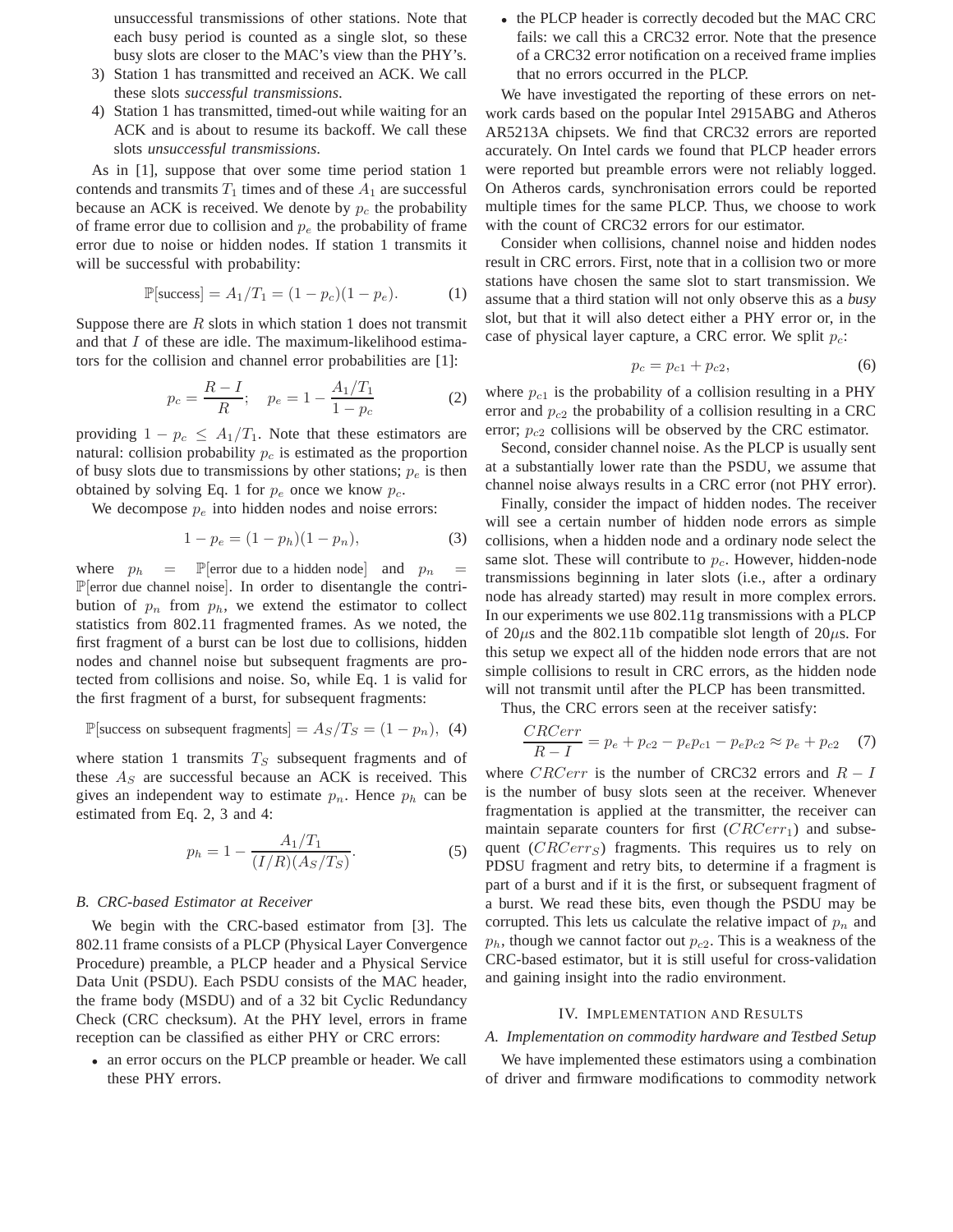

Fig. 1. Performance of the estimators for an interference-free station.



Fig. 2. Low SNR scenario.

cards using the Intel 2915ABG chipset. The measurement of transmissions  $T$  and success transmissions  $A$  (transmissions for which a MAC ACK is received) is straightforward at the driver level. However, the measurement of channel busy and idle times, needed to calculate  $R$  and  $I$ , requires carrier sense information from the hardware. We modified the card firmware and microcode to perform the necessary measurements and to expose these to the driver. For the CRC estimator, CRCerr has been also retrieved from the microcode. We also use AR5213 Atheros cards for testing fragmentation issues.

We performed experimental measurements over a range of network conditions, of which we present a subset. Our testbed consists of Soekris net4801 devices running Linux and configured in infrastructure mode. Standard 802.11g parameters are used and antenna diversity is disabled in each node. Stations transmit 1400 byte UDP packets to an AP equipped with a NIC using the Intel 2915ABG chipset. The carrier sense threshold for the AP was set to −80 dBm. External interference is measured using a spectrum analyser.

#### *B. Baseline without Hidden Nodes*

*1) Clean channel:* Consider initially a situation with a clean channel and only a low level of external interference and channel noise (confirmed by spectrum analyser). All stations transmit packets to the AP at a rate of 300fps. Fig. 1 shows the estimated  $p_c$  and  $p_e$  as the number of stations is varied. For each configuration the estimation interval is 600s.

As a baseline, since the channel is clean, we can estimate the true frame error probability using  $(T_1 - A_1)/T_1$ . The collision probability  $p_c$  rises with the number of contending stations, as expected, and the  $p_c$  value from the idle/busy estimator is consistently close to the true frame error probability.

Also shown in Fig. 1 are the values of  $p_e$  and  $p_e + p_{c2}$  as estimated by the idle/busy and CRC approaches respectively. We do not have accurate baseline measurements against which to evaluate the accuracy of these estimates, but note that the idle/busy approach uniformly estimates a low level of frame errors and that this is consistent with the clean channel



Fig. 3. Convergence of the estimator in presence of a node with low SNR.

conditions indicated by the spectrum analyser measurements. The CRC estimate of  $p_e + p_{c2}$  is rather higher and increases with the number of stations. We believe that this is associated with the fact that CRC measurements are carried out at the receiver and thus affected by collisions that generate CRC errors,  $p_{c2}$ . An increased number of stations leads to an increased rate of collisions and so a greater  $p_{c2}$  value. While in qualitative terms we observe that the CRC estimator correctly identifies the channel as being good quality, we also see that the probability of collision leading to CRC errors, as represented by  $p_{c2}$ , may be an important factor.

*2) Noisy channel:* Next, consider a scenario where the channel quality is poorer, as in Fig. 2. All stations send traffic at 300fps to the AP. Stations 1–3 have good link quality. Station 4 is physically separated and has poor link quality (with SNR close to the receiver sensitivity for the rate of 12Mbps). The AP sends frames at a low rate (20 fps) to station 4. Fig. 3 shows time series of the estimated  $p_c$  and  $p_e$  for this poor-quality link. It can be seen that the converged estimate of  $p_c$  is close to that for 4 stations in Fig. 1, as expected. However, the idle/busy and CRC estimates of  $p_e$  and  $p_e + p_{c2}$ are now much higher, indicating a frame error rate of around 20%. That is, both estimators are effective in distinguishing between collision and frame errors and correctly identify poor channel conditions. As in Fig. 1, the CRC-based estimate of  $p_e + p_{c2}$  is higher than the idle/busy-based estimate of  $p_e$ . Again, we believe this is due to  $p_{c2}$  component of collisions.

## *C. Differentiating Channel Noise and Hidden Node Errors*

Our hidden node scenarios are based on Fig. 6. We have a number of transmitting nodes and a receiver. The hidden node transmits to an independent receiver. We also verified that for our setup hidden nodes errors are seen as either simple collisions or CRC errors at the receiver.

*1) Without Collisions:* We now investigate the effectiveness of fragmentation for disentangling  $p_n$  from  $p_h$ . We look at two situations, the first with noise errors and the second with hidden node errors. First, consider a scenario with just one transmitter and one receiver, with a poor SNR, and fragmentation enabled at the transmitter. The transmitter sends 300fps to the receiver. The fragment threshold is selected so that two fragments of the same length are generated. We classify the loss percentage of transmitted/received frames, respectively  $tx_{1,err} = (T_1 - A_1)/T_1$ ,  $tx_{2,err} = (T_S (A<sub>S</sub>)/T<sub>S</sub>$  and  $rx_{1,err} = CRCerr_1/(R-I)$  and  $rx_{2,err} =$